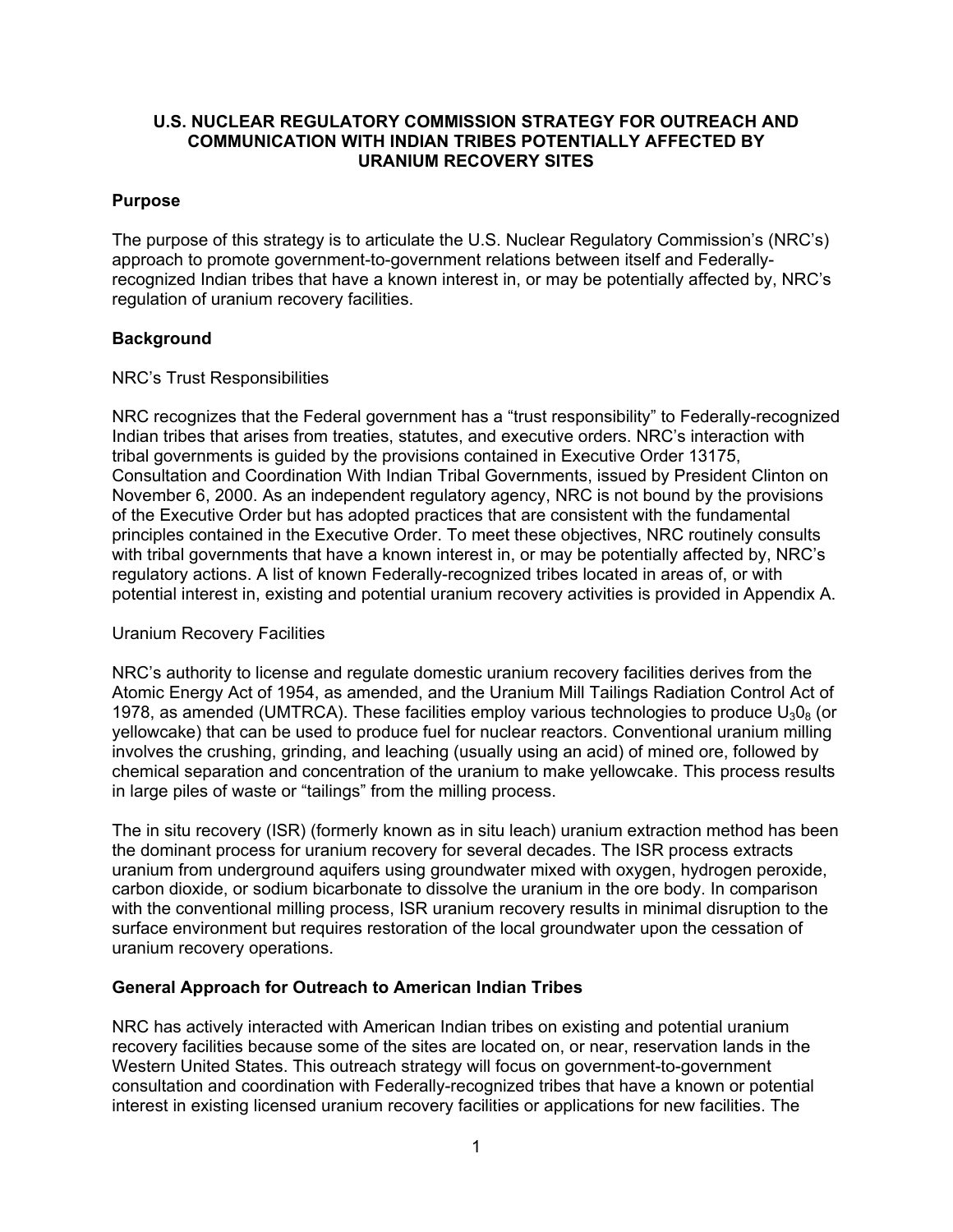government-to-government interactions will begin early in the process of NRC's review of a proposed licensing action. Following the receipt and acceptance of a license application for a specific action (e.g., new uranium recovery facility), the NRC will meet or communicate with all known Federally-recognized tribes in the area with a potential interest to establish protocol and procedures for government-to-government interaction on the matter. This will include determination of points of contact within the tribes, areas of tribal interest or concern about the proposed action, tribal interest in being a commenting or cooperating agency in the related environmental review required by the National Environmental Policy Act (NEPA), and information about the licensing hearing process.

NRC outreach efforts to interact with tribes will be in addition to notification and consultation procedures required by law, or related to publicly available information on NRC's Web site or Federal Register notices. These outreach efforts may include phone calls, e-mails, directed correspondence with tribal officials, presentations at Indian Chapter Houses, or meetings with tribal leaders. Through these means, the NRC will inform known Federally-recognized tribes in the area of pending licensing actions of potential interest and opportunities for participation in the licensing process.

# **The License Application Review Process and Strategy for Outreach to American Indian Tribes**

# Letter of Intent

The staff has been encouraging potential applicants of major license applications to send a formal Letter of Intent (LOI) for a planned action so that the NRC may better plan for the application review. LOIs are placed in the NRC's Agencywide Documents Access and Management System (ADAMS) to be available for public examination. After the LOI is placed in ADAMS, the LOI is noticed on NRC's Web site with a link to the submittal under "Letters of Intent for a Major License Application." The Web site location providing such notices is http://www.nrc.gov/about-nrc/regulatory/adjudicatory/hearing-license-applications.html. In addition to the Web site notification, the NRC plans to phone or e-mail known Federallyrecognized Indian tribes in the area of the proposed action to inform them of a matter of potential interest as part of NRC's tribal outreach.

#### Receipt of Major License Application

NRC places license applications in ADAMS for public examination. After the application becomes available in ADAMS, notice of receipt of the application is placed on NRC's Web site. The NRC's Web site "Receipt of Major License Application" provides a link to the document in ADAMs for public examination. The Web site location providing such notices is http://www.nrc.gov/about-nrc/regulatory/adjudicatory/hearing-license-applications.html. As part of its outreach strategy to tribal governments, the NRC will also phone or e-mail known Federally-recognized tribal officials in the area of the planned activity to inform them of the Web site notice and ensure they are aware of matters of potential interest.

#### License Application Acceptance Review

Following receipt of a license application, the staff will perform an acceptance review to determine whether the application is sufficiently complete to begin the detailed safety and environmental reviews. The staff will generally complete the acceptance review within 90 days of receipt of the application. During the conduct of the acceptance review, the staff anticipates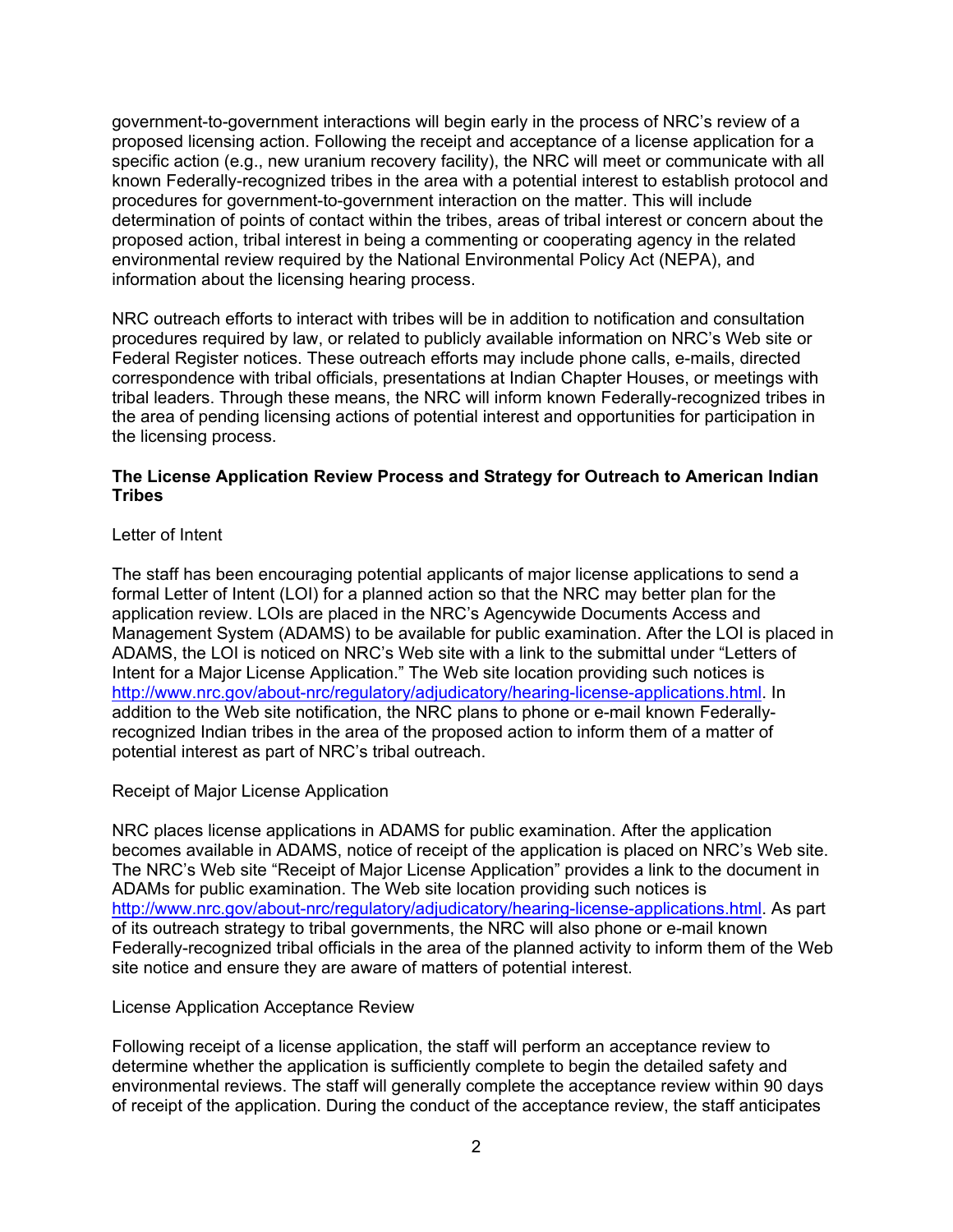that there may be one public meeting with the applicant at NRC headquarters where the applicant presents an overview of the application and gives a general presentation to staff who will be reviewing the application. These public meetings are noticed at least 10 days in advance of the meeting on the NRC Web site. In addition to the Web site notice, the NRC will also phone or e-mail known Federally-recognized tribes in the area that are potentially interested in these meetings. NRC will accommodate tribal officials who may want to participate via teleconference.

If the application is determined to be acceptable for the detailed safety and environmental review, the application is formally "docketed" and notice of such docketing is placed on NRC's Web site in the table "Acceptance and Docketing of Major License Applications." The Web site location providing such notices is http://www.nrc.gov/about-nrc/regulatory/adjudicatory/hearinglicense-applications.html. NRC will inform known potentially interested Federally-recognized tribes in the area by phone or e-mail of the Web site notice of docketed applications.

### Distribution of Accepted License Application

Following NRC's acceptance of the application, the applicant is required to serve a copy of the application, minus any information deemed sensitive and non-public, to the chief executive of the municipality or county in which the facility is located. In the interest of outreach to the local community, including area tribes, the NRC will encourage the applicant to contact the local library and make arrangements to distribute a copy of the application, minus any sensitive and non-public information, to the local library for public inspection. While local library distribution is not a regulatory requirement, library availability would facilitate public accessibility for those who do not have access to electronic files.

## Notice of Opportunity for Hearing

Once a major license application has been formally accepted for review, an opportunity to request a hearing is normally noticed in the Federal Register and a copy of the notice is placed in ADAMS. A link to this notice is provided on NRC's Web site under the table "Opportunities to Request a Hearing or Petition to Intervene." The Web site location providing such notices is http://www.nrc.gov/about-nrc/regulatory/adjudicatory/hearing-license-applications.html. Usually, the public has 60 days from the date of publication of the notice in the Federal Register to file a request for hearing or petition to intervene. The NRC plans to phone or e-mail known Federallyrecognized tribal officials in the area of the proposed action of the issuance of any Federal Register notices of opportunity to request a hearing that may be of potential interest, and the availability of the information on NRC's Web site.

# License Application Review

 $\overline{a}$ 

The license application contains technical information on the facility and an environmental report. NRC analyzes the health and safety impacts as documented in a Safety Evaluation Report (SER). The NRC evaluates the potential environmental impacts of the proposed actions in a separate environmental review document. The environmental review can require preparation of an Environmental Impact Statement (EIS), Supplemental Environmental Impact Statement  $(SEIS)^1$ , or Environmental Assessment (EA), which may also provide opportunities for public input. Meetings may be arranged with the applicant early in the review process to

<sup>&</sup>lt;sup>1</sup> The Supplemental Environmental Impact Statements are for new ISR facilities, and are supplements to the NRC's *"Generic Environmental Impact Statement for In-Situ Leach Uranium Milling Facilities,"* NUREG-1910, which can be found in the NRC Web site at http://www.nrc.gov/reading-rm/doc-collections/nuregs/staff/sr1910/.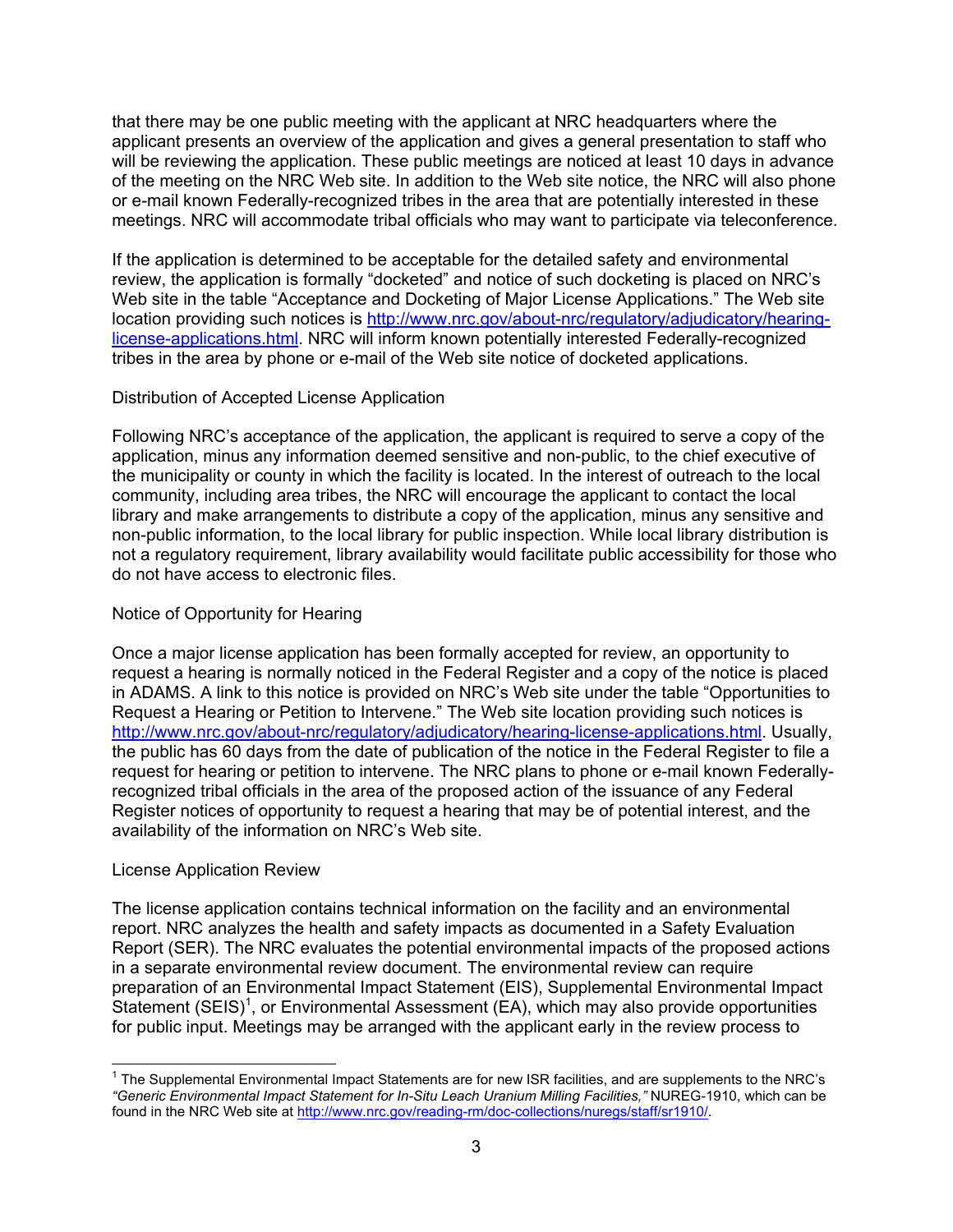facilitate preparation of the draft SER, draft environmental review document, or "requests for additional information" (RAIs) by the NRC staff. All public meetings for either safety or environmental review purposes require public notification on the NRC Web site at least 10 days prior to the meeting. The NRC will notify known Federally-recognized tribal officials in the area by phone or e-mail of any posting of notices of planned early meetings of potential interest on NRC's Web site.

## *Environmental Review*

In general, the duration of the environmental review process is approximately 1 to 3 years, mainly depending on the complexity of the review, whether the environmental document being prepared in an EA, SEIS or EIS, and timeliness of the applicant's responses to NRC staff's RAIs. NRC's environmental review process is described in 10 CFR Part 51. In some instances, Part 51 requires NRC staff to publish a notice of intent to prepare an EIS or SEIS in the Federal Register. The NRC will notify known Federally-recognized tribal officials in the area by phone or e-mail of any Federal Register notices that NRC intends to prepare an EIS or SEIS that may be of potential interest.

Federally-recognized tribal governments can participate in the environmental review process by the same process as any other member of the public, by commenting during the scoping period, where applicable, or commenting on draft EISs or SEISs. Federally-recognized tribal governments can also request to participate as a cooperating agency to assist in preparation of the EIS, SEIS, or EA.

Public participation is encouraged during the scoping process for an EIS. The scoping process may include a public meeting near the location of the applicant's facility. The public can also submit comments for the scoping report electronically or by mail. Following publication of the draft EIS, a public meeting may also be arranged near the site of the proposed facility to explain the contents of the draft EIS and receive public comments. NRC regulations require a public comment period for all draft EISs. The NRC also makes draft SEISs for new ISR facilities available for public comment. NRC's goal is to use existing contact information to notify individuals or organizations that expressed an interest in commenting on the draft environmental documents when they are available for public review. The EIS, SEIS, or EA is finalized after addressing all comments on the draft document and will be publicly distributed with a notice of availability in the Federal Register.

Other Federal laws, such as the National Historic Preservation Act, may also provide opportunities for tribal input.

#### *Safety Review*

In general, the duration of the safety review process is approximately 1 to 3 years, mainly depending on the complexity of the review and timeliness of the applicant's responses to NRC staff's RAIs. The safety review is conducted in parallel with the environmental review. The result of the safety review is documented in an SER. The SER is completed after the applicant adequately responds to any RAIs. The final SER will include discussion of all proposed license conditions.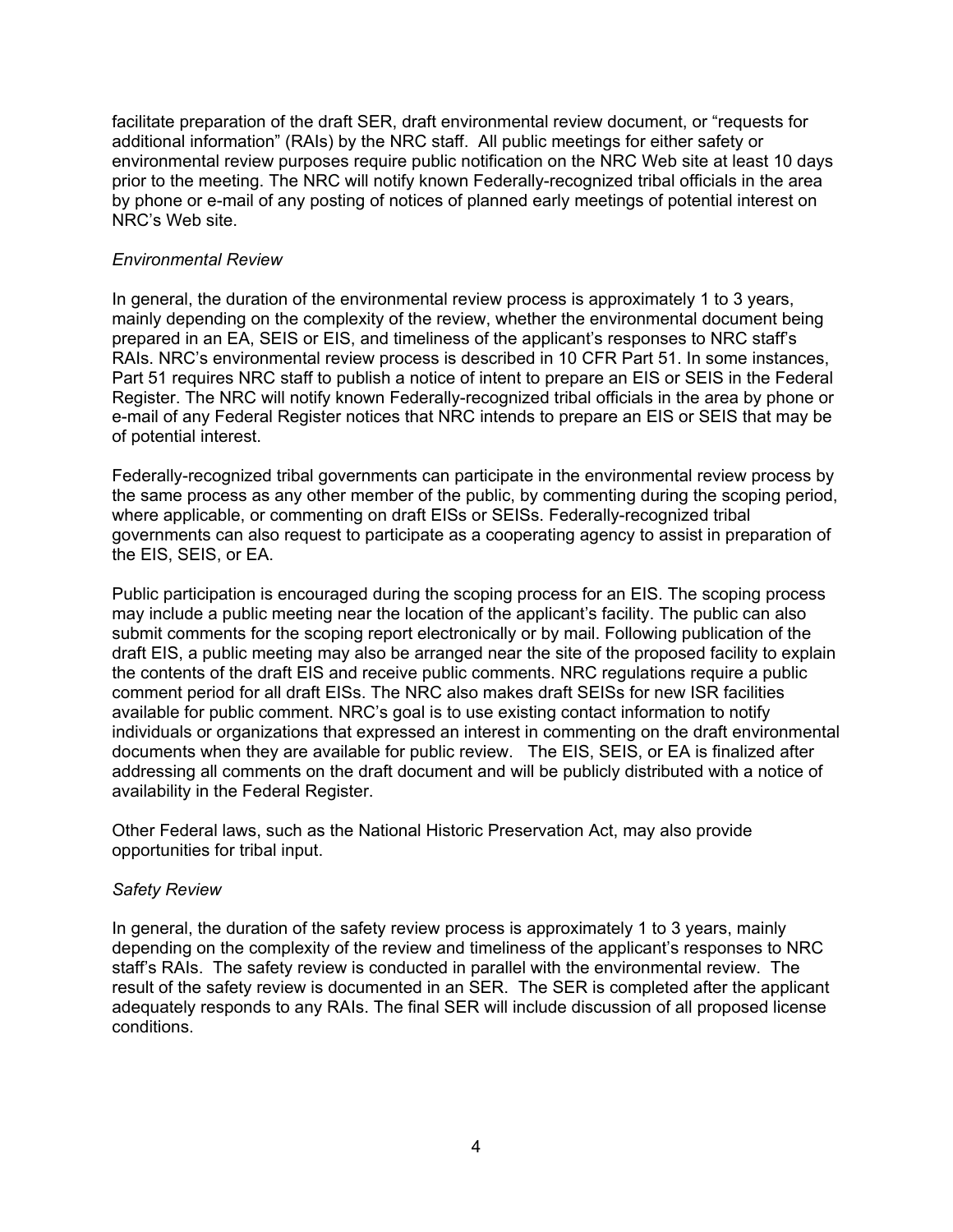### Completion of the Licensing Action

Following the completion of the safety review and environmental review, NRC staff makes its decision on the licensing action and sends a letter to the applicant which documents the results of the staff's safety and environmental reviews (final SER and final EIS, SEIS, or EA) and provides the basis for the issuance of a license or an amendment to an existing license. For actions where an EA was developed, the licensing action will be completed after the Finding of No Significant Impact is published in the Federal Register. For actions requiring an EIS or SEIS, the licensing action will be completed upon the issuance of a license or denial of a license request following publication of the final EIS or SEIS.

Any Federally-recognized tribe meeting the requirements in 10 CFR §2.309(d)(2) has the ability to request and participate as a party in a hearing for a licensing action. Federally-recognized tribes that meet the requirements of 10 CFR §2.315(c) may have the opportunity to participate as an interested government entity when a hearing is held on a particular site even when they do not meet the §2.309(d)(2) requirements.

NRC intends to keep known Federally-recognized tribes fully informed of the Agency's final action on a proposed major licensing action potentially impacting their interests by providing them a copy of the letter to the applicant documenting completion of the NRC's review.

### **Summary of Outreach Efforts to American Indian Tribes**

The NRC is implementing or improving a number government-to-government initiatives to provide outreach to, and communication with, American Indian tribes on major licensing actions that the tribes may have an interest in, or may be affected by. This outreach will begin with an applicant's first indication of an interest in submitting a future major proposed licensing action to the NRC for review and processing and continue through the processing and review of a licensing submittal all the way through to the completion of that review. It is the NRC's goal to provide outreach and communication during the various steps of the process by a variety of means, including phone calls and e-mails to tribal officials, meetings with tribal leaders and other public meetings, presentations to tribes on subjects of interest, consultation letters for selected aspects of licensing reviews, and copies of correspondence on matters of interest. Please note that failure of the NRC to make the contacts as described in this statement does not give rise to a hearing right nor could in any way provide the basis for a contention or standing in any adjudication under 10 CFR Part 2 of our regulations. These efforts will provide American Indian tribes with ample opportunity to participate in the licensing process and with information that is timely and complete on matters of interest related to NRC's authority and oversight of sites associated with uranium recovery facilities.